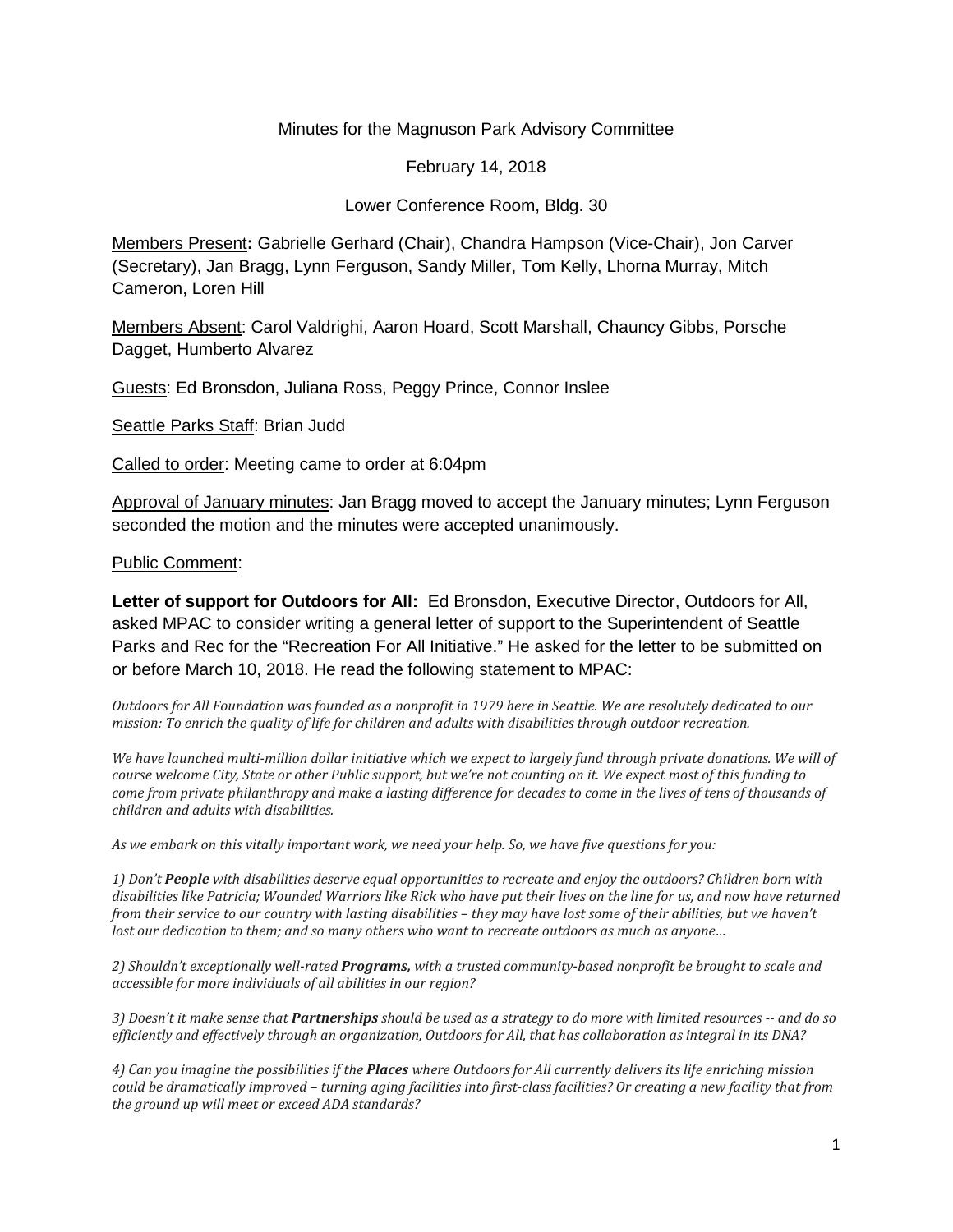*5) Finally, would MPAC consider supporting us in our initiative to enrich the lives of tens of thousands more children and adults with disabilities in our community? If so, a general letter of support to the Mayor, City Council and Acting Superintendent Christopher Williams would be incredibly helpful to our work. Would one of you consider a motion to send a general letter of support to support our mission and initiative? Thank you.* 

**Space 101.1, Magnuson LPFM station**: Juliana Ross provided an update on Space 101.1, Magnuson Park's new low-power FM (LPFM), non-commercial radio station. The website is [https://www.space101fm.org/.](https://www.space101fm.org/) LPFM radio stations operate on the energy of a 100-watt light bulb or less, yet due the placement of the antenna the station signal can be found as far away as Phinney Ridge, Ballard and Kirkland. Unfortunately, the signal is not accessible in the park, although Brian Judd said that he got the signal in his car while in the park. Juliana announced that Emily Bishton has a 30-minute Magnuson Nature News show that plays T, Th, and Saturday at 10am. MP3s of the show are on the website, although streaming is currently not available yet. Juliana mentioned that the radio station will be great for residents of the park. Currently most of the programming is curated music (90 percent automated; 10 percent original), but more original programming is planned for the future. MPAC members can provide updates about community events in the park at this email address: [hello@space101.1fm.org](mailto:hello@space101.1fm.org)

**Pacific Chorus Frogs on the Move**: Lynn Ferguson reported that the annual Pacific Chorus Frog migration is on. The male frogs are on the march to the water to find mates. Since frogs are cold blooded, temperatures need to be at least 37 degrees or warmer at night for the frogs to be active. The Pacific Chorus Frog population has rebounded at Magnuson Park since the wetlands were established.

**Song Sparrow Research**: Jan Bragg announced that Dr. Doug Wacker is doing a pilot study now in the park, with an undergraduate student, and the research could extend into 2019. They'll be studying stress responses in Song Sparrows, a native bird in the park. The study will entail mist-netting one bird at a time and then releasing it after taking a tiny blood sample. Their intent was to set up their mist-net in areas with little human foot-traffic where they detect Song Sparrows. The Habitat Committee wanted MPAC members to be aware of their occasional presence in the park.

#### Building 18 Tour Observations

Sandy reported some observations from the recent tour of Building 18. She is interested in forming a committee to work with Brian and Parks to focus efforts around future use of the building. The building is huge with a tremendous amount of potential. While the exterior looks fairly good, the interior is decrepit. The amount of work needed to renovate the building is substantial. She noted that while the roof of the building had been replaced recently, there is likely lead paint and asbestos to deal with. There is a substantial leak on the east side wall, which is likely to be expensive to repair. Discussion:

• Lynn reported that her board [\(http://sandptnavsta.org\)](http://sandptnavsta.org/) has written a letter to Seattle Parks to redevelop Building 18 as an interpretive center with public access on the first floor.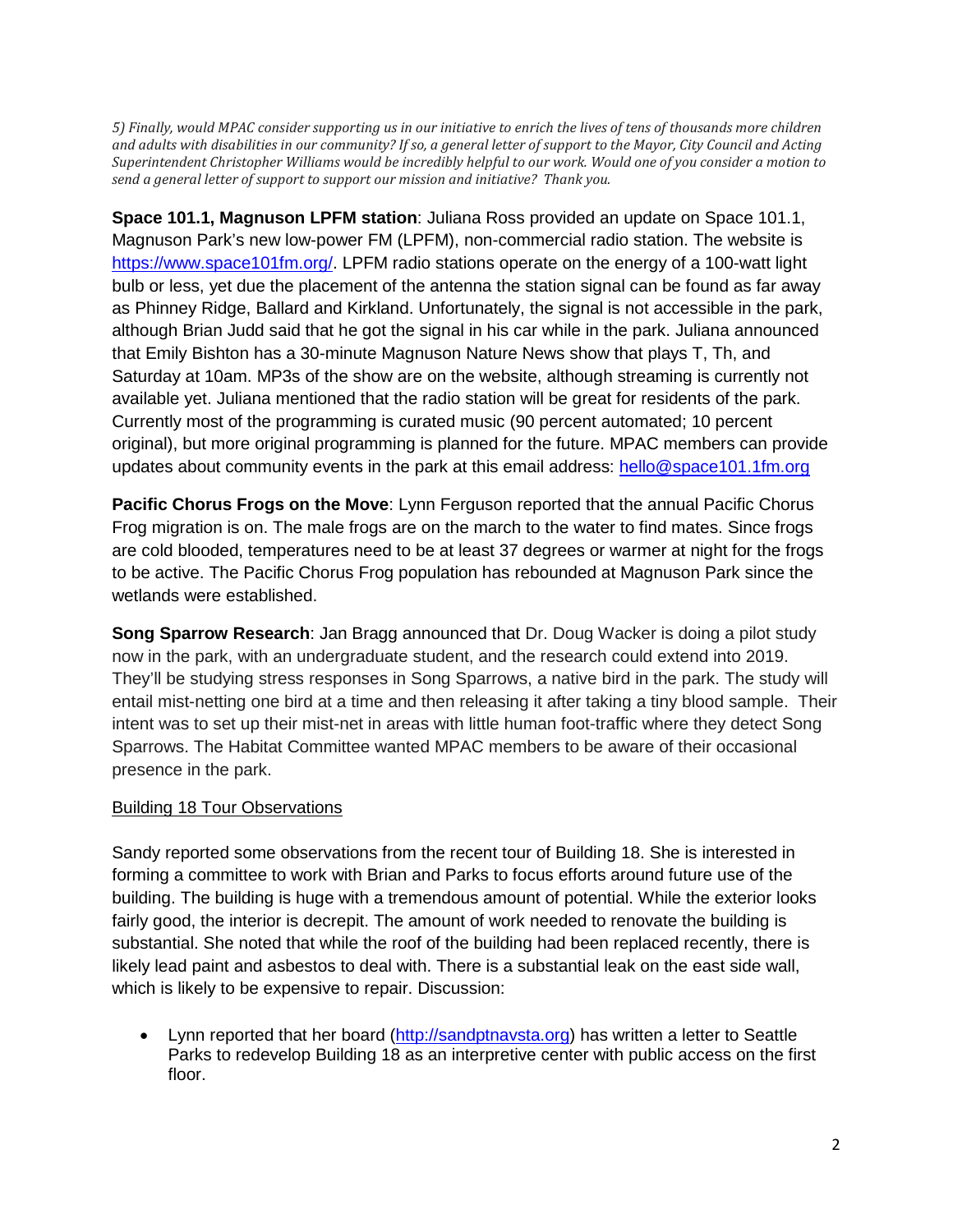- With all the new residents expected in the park, Sandy wondered about other uses of the building, including whether the building could be divided.
- Brian said that Seattle Parks and Rec is looking for an entity to lease the entire building, but there is no reason why a group of organizations could not form an LLC to lease the building.
- Mitch asked if any soil contamination tests have been conducted on the property, and fears the worst from a long history of oil changes at the building.
- Tom thought that the building could potentially serve as a job skills training center.

## Community Center Update

Lynn reported that a construction project manager has been appointed and construction is set to begin in January 2019. Design work is underway to best maximize the use of the space. Ryan Spencer is the new Community Center director, having previously worked at the Meadowbrook Community Center. Lhorna reported that graduate students from the UW school of public health will be evaluating community center programming.

## Gatehouse Historic Sign Request

Lynn reported that there has always been signage over the entrance gate to the park. The signage was taken down for repairs and reinstalled a couple of times, but Seattle Parks unfortunately lost the signage. Lynn asked MPAC to consider supporting a resolution to Seattle Parks to look for the sign. Lynn made a motion to ask Parks to look for the lost signage; Mitch seconded the motion and the resolution passed unanimously. Brian committed his office to look for the signage and report back to MPAC within 3 months.

# Update on Meeting with Superintendent

Lhorna and Chandra reported that they had a really productive meeting with Christopher Williams, interim Superintendent. Meeting discussion topics included Magnuson Park programming at the community center, accessibility for low-income residents, and the need for existing programs in the park to demonstrate public benefits. Lhorna and Chandra reported that they received a commitment from the Superintendent to address other concerns, including 1) Parks management structure at Magnuson, 2) meeting space, 3) and the onerous process for obtaining scholarships. Discussion:

- Park residents are not getting access to programs at the park leading to an overall lack of integration among park users and residents. For example, the Magnuson Athletic Club does not offer a reduced cost membership for residents.
- Gerry Pollet (46<sup>th</sup> Leg. District) wants to engage on the issue of programming. There is a sense in Olympia that the commitment to affordable housing needs to be matched by the availability of accessible family programming.
- Residents and community members have raised concerns about Solid Ground's capacity to provide sufficient case management and services. They are asking for greater transparency between the Seattle Housing Authority and Solid Ground, as well as engagement with an independent ombudsman to talk with residents.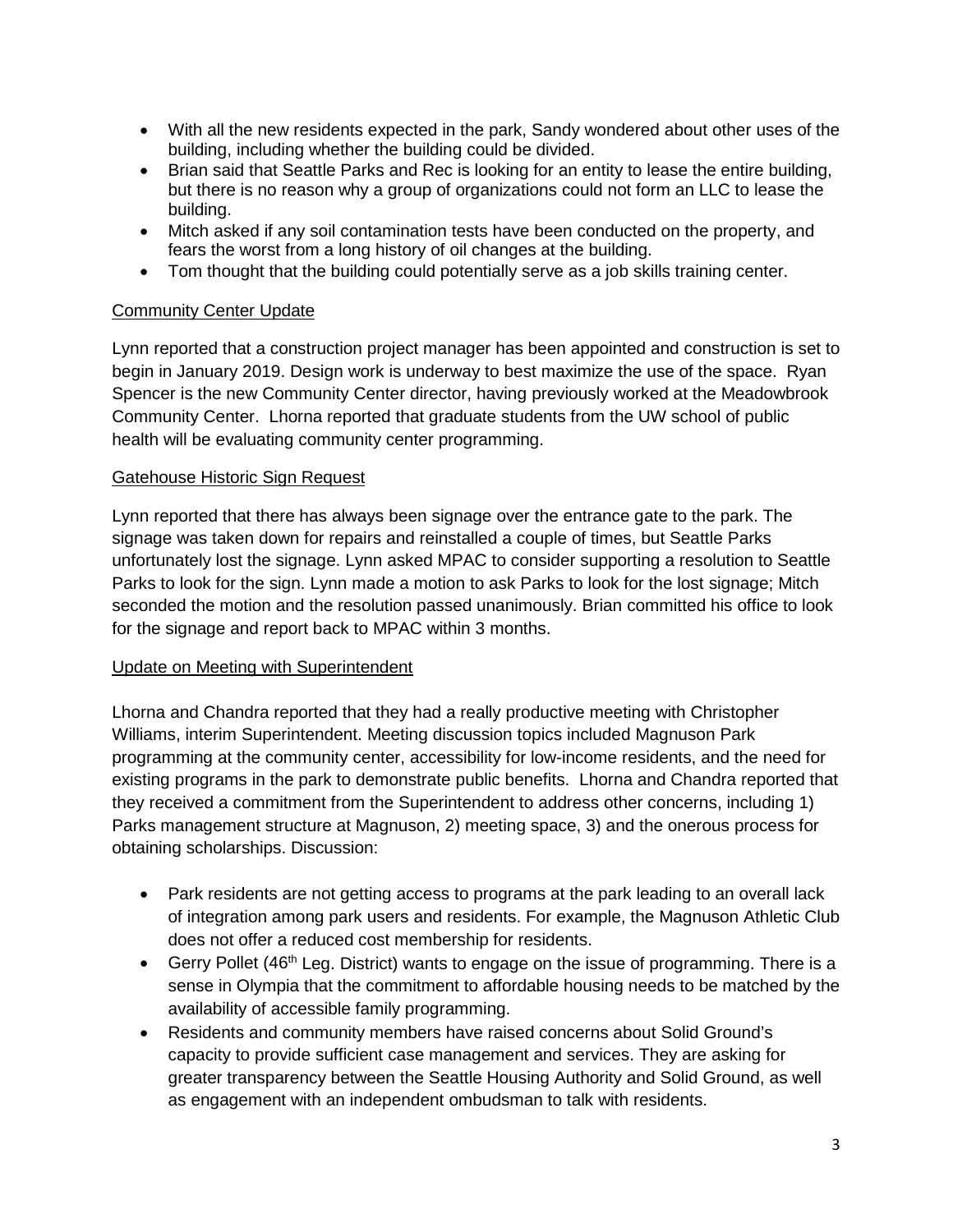- Loren Hill thought that the park could use a "Magnuson Activity Coordinator." He noted that Parks typically hires a consultant to go off and look at issues, but the consultant report gets filed and nothing happens. A more effective strategy would be to hire a part time person as opposed to a consultant to help facilitate the various programming in the park and do the type of coordination that seems to be needed.
- Tom thought that a community organizer sort of like the role that Chandra and Lhorna are undertaking – would be beneficial.

## YMCA – Activities in the Park

Mitch participates in a LiveStrong program for cancer survivors at the University YMCA. He said that the YMCA provides summer day camp and after-school programming that benefit park users and residents. He noted that the YMCA provided \$100,000 in scholarships for 960 youth for summer camps, including free lunches for qualifying kids. In addition, the Y provides \$130,000 in scholarships for elementary school children, including 115 kids in after-school programs at Sand Point Elementary. He asked MPAC members to consider supporting YMCA programming in their individual giving plans.

## Director's Report

## **Landowners***:*

• Brian described the various landowners in the park, including NOAA, University of Washington, Mercy Magnuson Place, Seattle Office of Housing, and the U.S. Geologic Service. Roads in the park are owned by Seattle DOT, Parks, and the University of Washington. The P-Patch is part of the Department of Neighborhoods. The fence along the southern boundary of the park is owned by Seattle Parks.

## **MPAC Member Survey Results**:

• Results will be communicated via email.

# **Magnuson Campus Team**:

• The Magnuson Campus Team is a subcommittee of MPAC. The team meets on a quarterly basis. At the most recent meeting, team members adopted a mission statement and started planning for a joint event with park tenants. The team chose to leverage this event with existing plans for the National Night Out, scheduled for August  $7<sup>th</sup>$ .

# **Challenge Fund**:

• The Seattle Parks Challenge Fund is open to the community, although the deadline for submitting proposals is end of March. This is an opportunity for community members to seek funding for a project that they care about. Additional info about the challenge fund is available here:

[http://www.seattle.gov/Documents/Departments/ParkDistrict/Projects/MPCF\\_2018Criteri](http://www.seattle.gov/Documents/Departments/ParkDistrict/Projects/MPCF_2018CriteriaAndTimeline.pdf) [aAndTimeline.pdf](http://www.seattle.gov/Documents/Departments/ParkDistrict/Projects/MPCF_2018CriteriaAndTimeline.pdf)